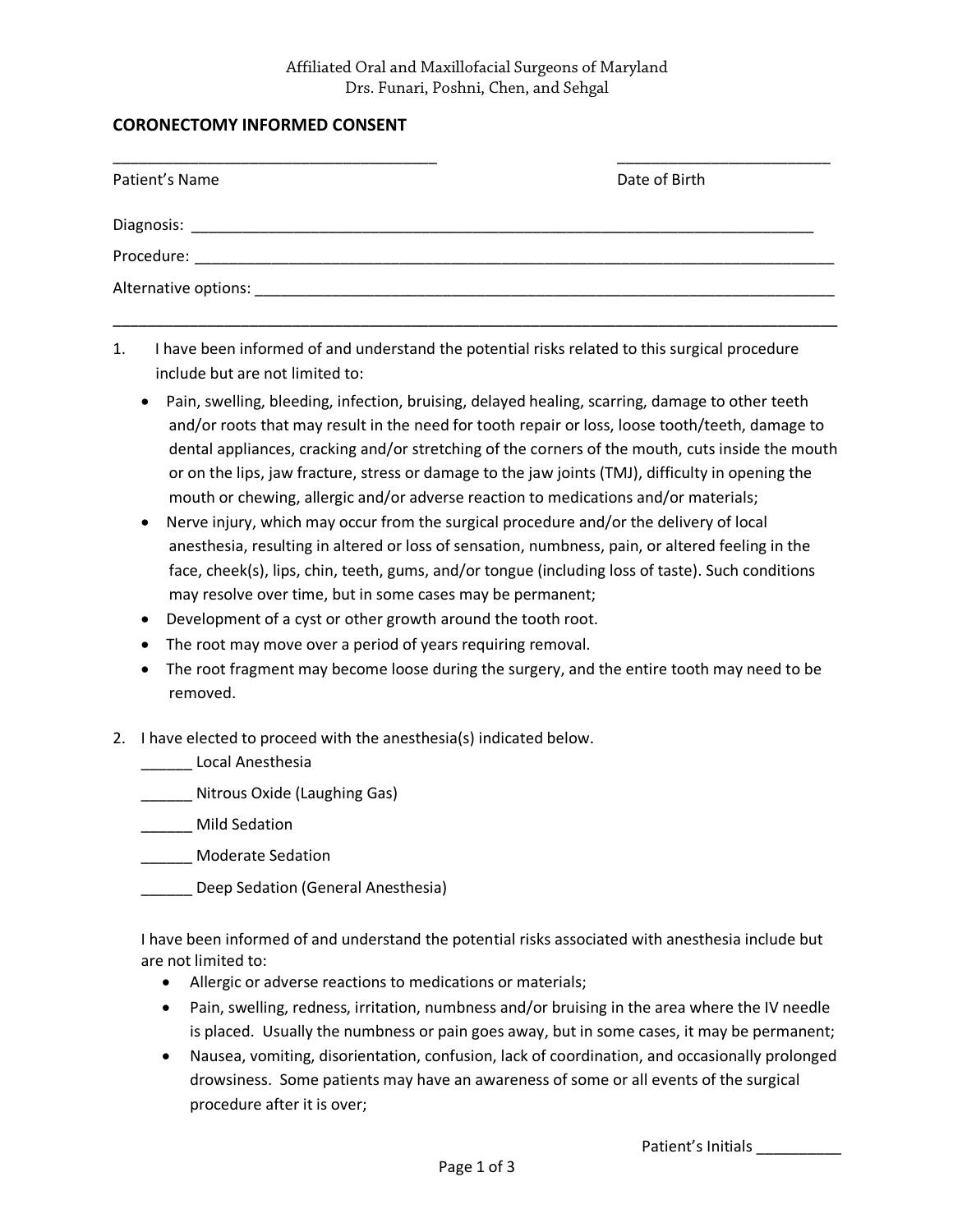\_\_\_\_\_\_\_\_\_\_\_\_\_\_\_\_\_\_\_\_\_\_\_\_\_\_\_\_\_\_\_\_\_\_\_\_\_\_ \_\_\_\_\_\_\_\_\_\_\_\_\_\_\_\_\_\_\_\_\_\_\_\_\_

## Patient's Name **Date of Birth**

- Heart and breathing complications that may lead to brain damage, stroke, heart attack (cardiac arrest) or death;
- Sore throat or hoarseness if a breathing tube is used.

If I have elected Mild, Moderate, or Deep Sedation (General Anesthesia), I have not had anything to eat or drink for at least six (6) hours prior to my procedure. I understand that doing otherwise may be life-threatening. As instructed, I have taken my regular medications (blood pressure medications, antibiotics, etc.) and/or any medicine given to me by my doctor using only small sips of water. I am accompanied by a responsible adult to drive me to and from the doctor's office and he/she will stay with me after the procedure until I am recovered sufficiently to care for myself. I understand the drugs given to me for this procedure may not wear off for 24 hours. During my recovery from anesthesia, I agree not to drive, operate complicated machinery or devices, or make important decisions such as signing documents, etc.

- 3. I have been informed of and understand that follow up visits or care, additional evaluation, treatment or surgery, and/or hospitalization may be needed. This may include additional x-rays over several years.
- 4. Patient's Responsibilities

I understand that I am an important member of the treatment team. In order to increase the chance of achieving optimal results, I have provided an accurate and complete medical history, including all past and present dental and medical conditions, prescription and non-prescription medications, any allergies, recreational drug use, and pregnancy (if applicable).

I understand the use of tobacco and alcohol is detrimental to the success of my treatment.

I agree to follow all instructions provided to me by this office before and after the procedure, take medication(s) as prescribed, practice proper oral hygiene, keep all appointments, make return appointments if complications arise, and complete care. I will inform my doctor of any postoperative problems as they arise. My failure to comply could result in complications or less than optimal results.

I understand and accept that the doctor cannot guarantee the results of the procedure. I had sufficient time to read this document, understand the above statements, and have had a chance to have all my questions answered. By signing this document, I acknowledge and accept the possible risks and complications of the procedure and agree to proceed.

If I am sedated or under general anesthesia during the procedure, I further authorize the doctor to modify the procedure if, in his/her professional judgment, it is in my best interest.

\_\_\_\_\_\_\_\_\_\_\_\_\_\_\_\_\_\_\_\_\_\_\_\_\_\_\_\_\_\_\_\_\_\_\_ \_\_\_\_\_\_\_\_\_\_\_\_

Patient or Legal Representative Signature Date

Patient's Initials

\_\_\_\_\_\_\_\_\_\_\_\_\_\_\_\_\_\_\_\_\_\_\_\_\_\_\_\_\_\_\_\_\_\_\_\_\_\_\_\_\_\_\_\_\_\_\_\_\_\_\_\_\_\_\_\_\_\_\_\_\_\_\_\_\_\_\_\_\_\_\_\_\_\_